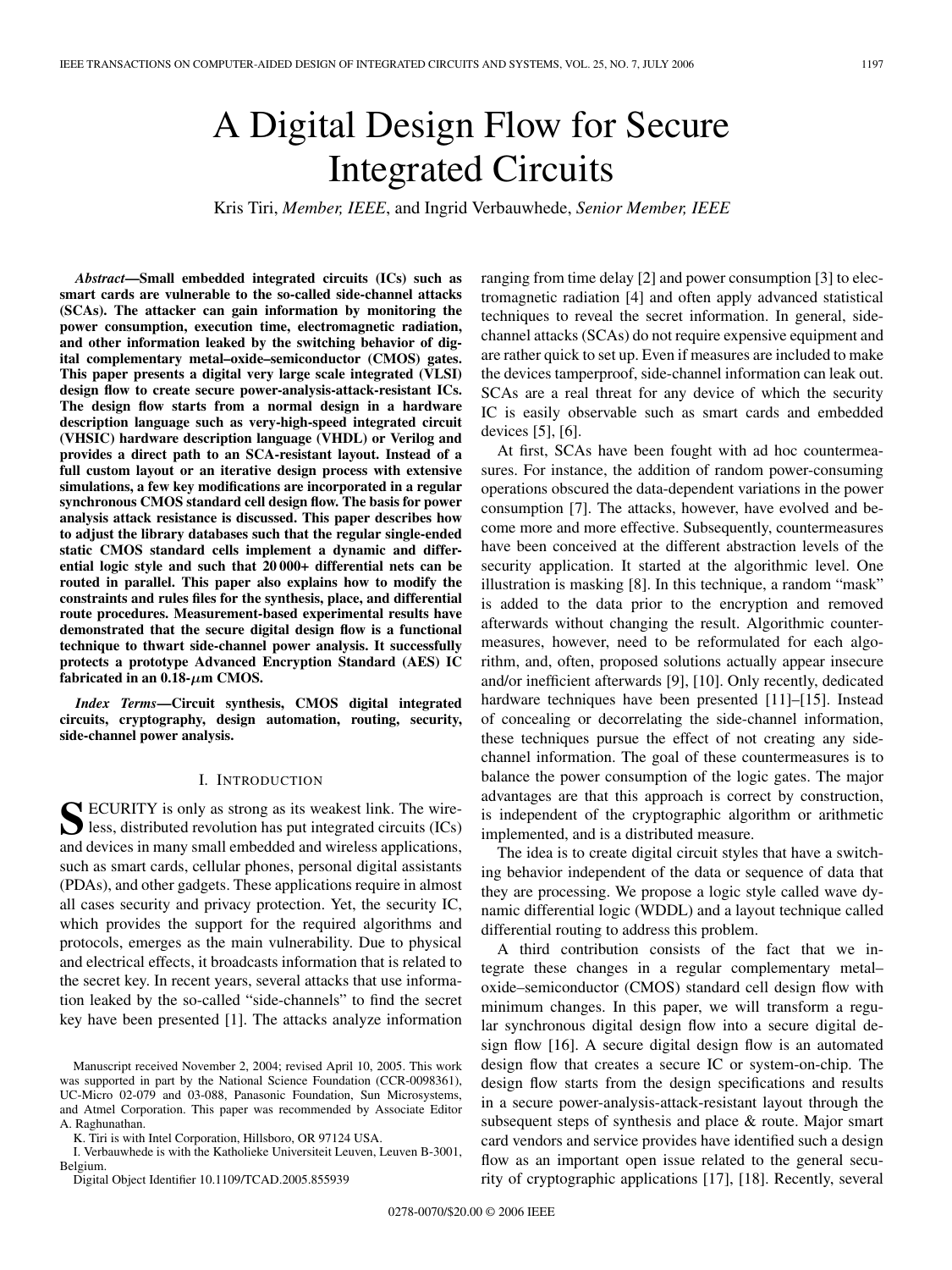research projects have been set up in an attempt to develop a secure digital design flow [19], [20]. To our knowledge, this publication is the first to present a comprehensive top-down automated synchronous very large scale integrated (VLSI) design flow that pursues a constant power dissipation of the security IC.

The modifications and additions are inserted in the back end of the regular automated design flow and have been implemented in a "push-button" approach. They only have a minimal influence on the design flow and a negligible overhead in design time. The additional steps required only a total of 6 min of central processing unit (CPU) time for our prototype IC implementing a high-throughput Advanced Encryption Standard (AES), controller, and fingerprint processor [37].

The remainder of this paper is organized as follows. In Section II, we discuss constant power-consuming logic styles. In Section III, a place  $\&$  route technique that controls the parasitic effects on differential interconnect wires is described and analyzed. Next, in Section IV, we present the secure digital design flow. Section V compares the secure digital design flow with a regular digital design flow. With the prototype IC, two functionally identical coprocessors have been fabricated in an  $0.18 - \mu m$  CMOS on the same die. The first, "secure," coprocessor is implemented using the secure design flow. The second, "insecure," coprocessor is implemented using a regular design flow. Area and power numbers are given, and the results of a differential power analysis (DPA) are provided. Finally, a conclusion is formulated.

#### II. CONSTANT POWER-CONSUMING LOGIC STYLES

The power consumption of traditional standard cells and logic is dependent on the signal activity. When the output of the logic gate makes a 0 to 1 transition, a current comes from the power supply and charges the output capacitance. On the other hand, when the output sees a 1 to 0, a 0 to 0, or a 1 to 1 transition, no or only a limited amount of energy (due to short circuit or leakage) is consumed from the power supply. This is the fundamental reason why information is leaked through the power supply and why power attacks are possible. The basis of a secure digital design flow is a logic style with constant power consumption.

Current mode logic (CML), e.g., current steering logic [21], seems the ideal solution. This type of logic continuously draws a current from the supply and measures its state through the path that the current takes. A gate has constant power consumption if it draws a perfectly constant current from the power supply independently of the input and output signals. To build a current source capable of generating a constant current, special circuit techniques that minimize channel length modulation have to be used [22]. The decisive drawback of CML, however, is its static power consumption. When the logic gate is not processing any data, it burns the current, which makes this logic style unacceptable for embedded battery-operated devices.

Voltage mode logic (VML), e.g., static CMOS logic, only draws a current from the supply to change state and measures its state by the amount of charge it stores on a capacitance. Static CMOS is the preferred logic style because of its low power consumption and high noise margins. Yet, two conditions must be satisfied for VML to have constant power consumption, namely: 1) a logic gate must have exactly one switching event per signal transition and 2) the logic gate must charge a constant capacitance in that switching event.

Dynamic differential logic, sometimes also referred to as dual rail with precharge logic, fulfills the first condition [23]. A differential logic family uses the true and the false representation of the input and output signals and a dynamic logic family alternates precharge and evaluation phases. As a result, since both outputs (true and false) are precharged to 1, exactly one of the two output nodes evaluates to 0 to have a differential output signal in the evaluation phase. The discharged output node is charged to 1 in the following precharge phase to precharge both outputs to 1. In other words, every signal transition, including the events in which the input signals remain constant, is represented with an actual switching event, in which the logic gate charges a capacitance. All the logic families that have been introduced to thwart the DPA [asynchronous logic [12]–[14], sense amplifier based logic (SABL) [11], [23], and WDDL [15]], employ some form of dynamic differential logic.

In self-timed asynchronous logic [12]–[14], the terminology refers to dual rail encoded data, in which codewords are interleaved with spacers. The codewords can be seen as differential data in the evaluation phase, while the spacers as the precharge values in the precharge phase. The major disadvantage of the asynchronous approach is that it is extremely difficult to make reasonable sized designs. The methodology for the design of large asynchronous logic systems lags substantially behind that of synchronous circuits. Compared to electronic design automation (EDA) support for synchronous designs, which is very mature, there is still a shortage of computer-aided design (CAD) tools to support asynchronous circuit designs as is acknowledged by the asynchronous research community.

SABL [11], [23] has been conceived to thwart the DPA. It uses advanced circuit techniques to guarantee that the load capacitance has a constant value. SABL completely controls the portion of the load capacitance that is due to the logic gate. The intrinsic capacitances at the differential input and output signals are symmetric, and, additionally, it discharges and charges the sum of all the internal node capacitances. A major disadvantage is the nonrecurrent engineering costs of a custom-designed standard cell library development. SABL also suffers from a large clock load. The clock signal is distributed to all standard cells, as is common to all clocked dynamic logic styles.

In this paper, we propose to use the WDDL [15], because it can be implemented with static CMOS logic. Static CMOS standard cells are combined to form secure compound standard cells, which have a reduced power signature. WDDL has many advantages. It can be readily implemented from an existing standard cell library. The design flow is fully supported with accurate EDA library files that come directly from the vendor. WDDL also results in a dynamic differential logic with only a small load capacitance on the precharge control signal and with the low power consumption and the high noise margins of static CMOS. Furthermore, since the gates do not precharge in parallel, it also benefits from a low supply current derivative *di/dt* and peak supply current.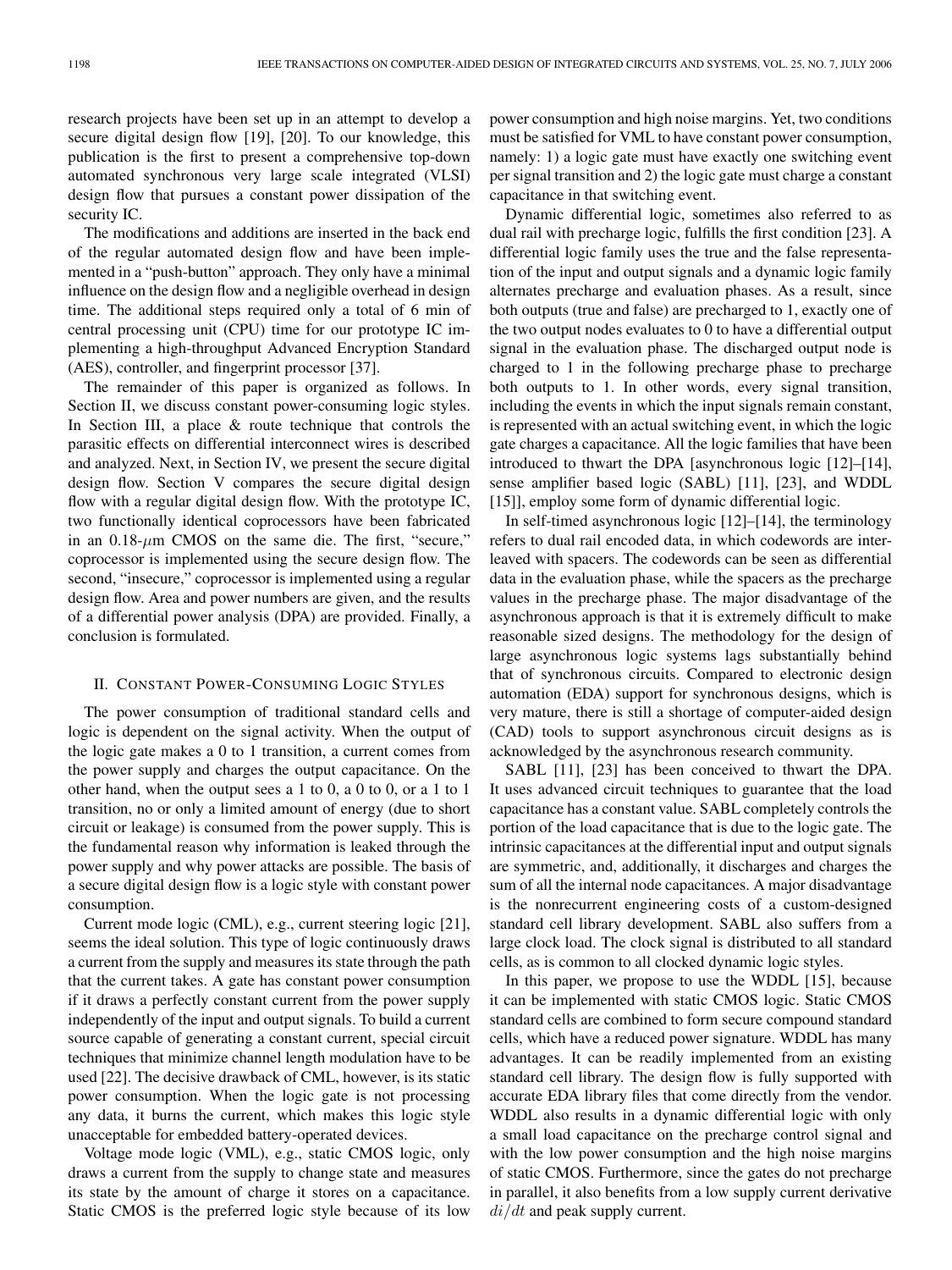

Fig. 1. WDDL: Precharge wave generation.

# *A. Wave Dynamic Differential Logic*

A WDDL gate consists of a parallel combination of two positive complementary gates, one calculating the true output using the true inputs, the other the false output using the false inputs. A positive gate produces a zero output for an all zero input. The AND gate and the OR gate are examples of positive gates. A complementary gate, sometimes also referred to as a dual gate, expresses the false output of the original logic gate using the false inputs of the original gate. The AND gate fed with true input signals and the OR gate fed with false input signals are two dual gates. Fig. 1 shows the WDDL AND gate and the WDDL OR gate. In the evaluation phase, each input signal is differential and the WDDL gate calculates its differential output. In the precharge phase, the inputs to the WDDL gate are set at 0. This puts the output of the gate at 0.

*1) WDDL Wave Generation and Propagation:* A module in WDDL precharges without distributing the precharge signal to each individual gate. During the precharge phase, the input vector of the combinatorial logic is set at all 0s. Each individual gate will eventually have all its inputs at 0, evaluate its output to 0, and pass this 0 value to the next gate. One could say that the precharge signal travels over the combinatorial logic as a 0-wave, hence, WDDL. There are several ways to launch to precharge wave. In Fig. 1, a precharge operator is inserted at the start of every combinatorial logic tree, i.e., the inputs of the encryption module and the outputs of the registers. They produce an all-zero output in the precharge phase (clk-signal high) but let the differential signal through during the evaluation phase (clk-signal low).

In [15], the library size has been restricted to assure that every gate has a switching factor of exactly 100%. The set of secure compound logic gates is restricted to the WDDL AND and OR gates. Since any logic function in Boolean algebra can be implemented with the AND, OR, and INVERT operators, and given that the compound gates have differential outputs, this library is sufficient to implement any digital design. Special design rules, like NP-rules or domino logic rules, used to cascade conventional dynamic gates are unnecessary. WDDL gates can be freely interconnected. By way of illustration, Fig. 2. shows a measured output voltage transient for ten clock cycles of a test circuit implemented on a field programmable gate array (FPGA). The nonsecure single-ended design suffers

from glitches and irregular switching behavior. The WDDL implementation, on the other hand, has, as expected, only one transition. Whenever the output out does not switch, the differential output  $\overline{out}$  switches.

*2) WDDL Library Construction:* The library can be expanded to include all functions in which the AND and OR operators are combined. Additionally, since all signals will eventually be differential, the input signals may be inverted and the output signals may be inverted. We selected 37 from the 53 basic logic functions of the original standard cell library [24] for our WDDL library.

Any combination of AND and OR operators and its dual, which is constructed with the help of the De Morgan's law (the AND and OR operators are interchanged and the input signals are inverted), will behave as a WDDL gate. The resulting compound gate: 1) is differential as it is constructed to be; 2) propagates the precharge wave as only positive operators are used; and 3) has a 100% switching factor as it is a dual gate consisting of only AND and OR operators. AND–OR–INVERT (AOI), XOR, MUX, etc. can all be implemented. By way of example, Fig. 3 (middle) and (left) shows the WDDL AOI32 gate with drive strength 2 and the original static CMOS gate. Compared with the use of negative differential logic, proposed in [25], the introduction of the inverters does not result in an area overhead. They act as buffers: while for a negative function, the transistors implementing the complex function must be made large, the drive strength now is provided by the inverters. A negative differential AOI32X2 gate, shown in Fig. 3 (right), is 10% larger than a WDDL AOI32X2 gate.

*3) WDDL Load Capacitances:* The condition that each compound standard cell has exactly one transition is a necessary condition, but it is not sufficient. The next condition is situated at the circuit level. Indeed, it is essential in order to achieve constant power consumption that a fixed amount of charge is used per transition. This means that the load capacitances at the differential output should be matched. The load capacitance has three components, namely: 1) the intrinsic output capacitance; 2) the interconnect capacitance; and 3) the intrinsic input capacitance of the load. The design of the individual WDDL gates only controls the intrinsic capacitances. Additional capacitances can be incorporated in the compound gates to balance the intrinsic capacitances. Or even custom-designed WDDL gates can be manufactured. Yet, with shrinking channel length of the transistors, the share of the interconnect capacitance in the total load capacitance increases and the interconnect capacitances will become the dominant capacitance [26]. Hence, the issue of matching the interconnect capacitances of the signal wires is crucial for the countermeasures to succeed [11], [12].

In [25], an alternating spacer protocol is proposed. Instead of always precharging to 0, the idea is to alternate precharging to 0 and precharging to 1. This approach requires the distribution of a separate precharge signal, with stringent timing requirements in relation to the original clock signal and the support of the inputs for the alternating spacer protocol. At first sight, this approach has a constant load capacitance independent of the load capacitance value at each of the differential outputs. During the transition from the 0-spacer to the evaluation phase, one of the outputs is charged. During the subsequent transition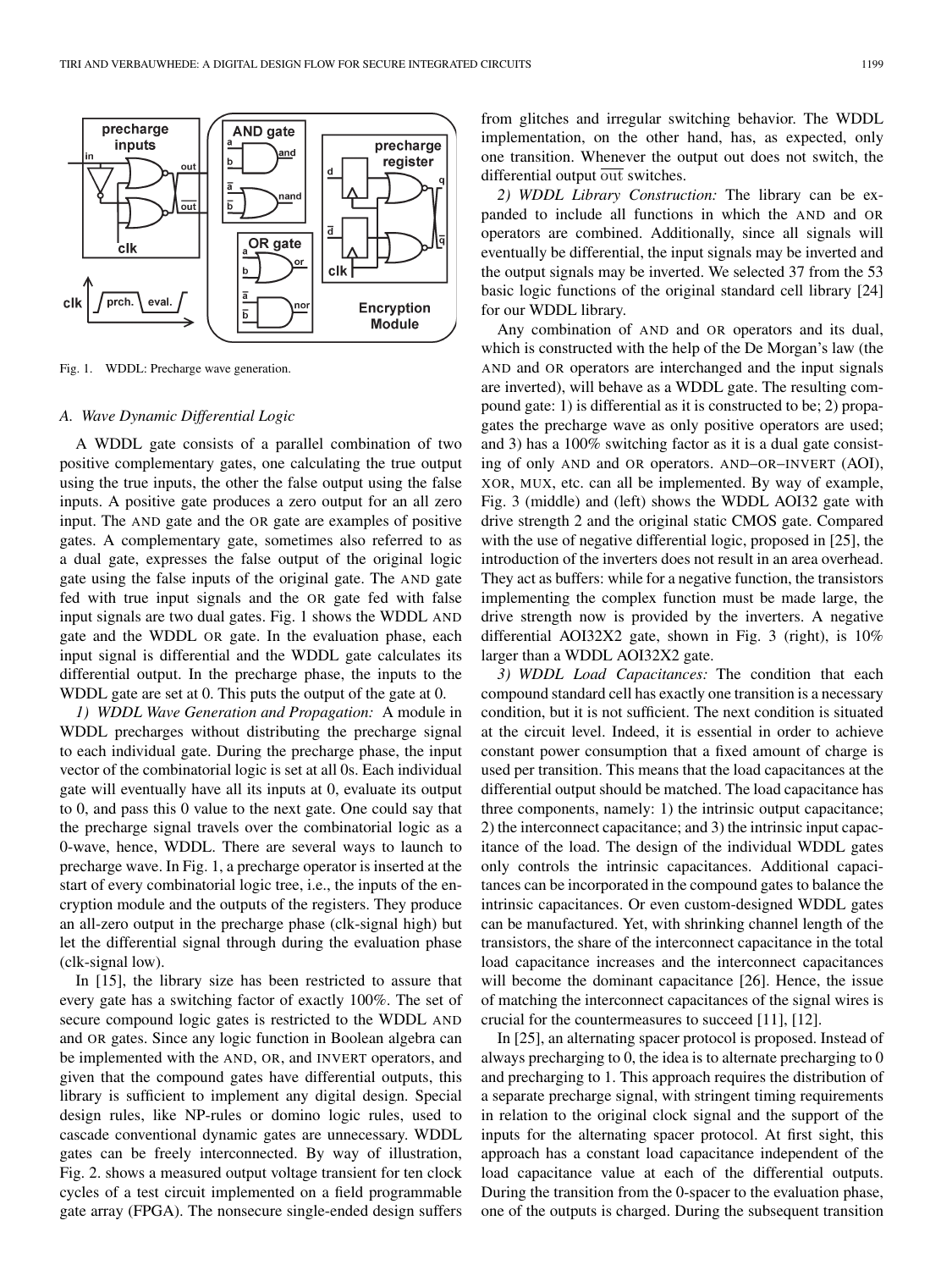

Fig. 2. Measurement of output transient: Single-ended design (top); and WDDL implementation (bottom).



Fig. 3. AOI32 gate with drive strength 2 in: Static CMOS (left); WDDL (middle); and negative differential logic (right).

of the evaluation phase to the 1-spacer, the other output is charged. Note that it is perfectly possible to differentiate between the precharge and the evaluation phase in a measured supply current trace. Thus, it is sufficient for the attacker to only look at the transition from the 0-spacer to the evaluation phase. In order for the logic gate not to have a different power signature for each output event that is possible during this transition, the two output capacitances must be matched and routing differences may not exist between the two differential nets.

# III. MATCHING INTERCONNECT CAPACITANCES OF DUAL RAIL LOGIC

Matched interconnect capacitances can be obtained by routing the true and false output signals with parallel routes that are, at all times, in adjacent tracks of the routing grid, on the same layers, and of the same length. Then independent of the placement, the two routes have the same first-order parasitic effects.

The parasitic effects of the interconnects are caused by the distributed resistance and by the distributed capacitance to the substrate and to neighboring wires in other metal layers. Though aside from process variationsn, these effects are equal for both nets. The resistance is the same, since both interconnects have the same number of vias and have the same length in each metal layer. The capacitance to the other layers is ideally the same, since, in general, the length of the differential route is orders of magnitude larger then the pitch between the two differential routes and one can, therefore, argue that both nets travel in the same environment. Making every other metal layer a ground plane would completely control the capacitance to other layers. This reduces the solution space and increases the total capacitance.

The pair of interconnects, however, needs also be routed with control over any crosstalk. Crosstalk, which is the phenomenon of noise induced on one wire by a signal switching on a neighboring wire, has an effect on the power consumption. Crosstalk effects are caused by the distributed capacitance to adjacent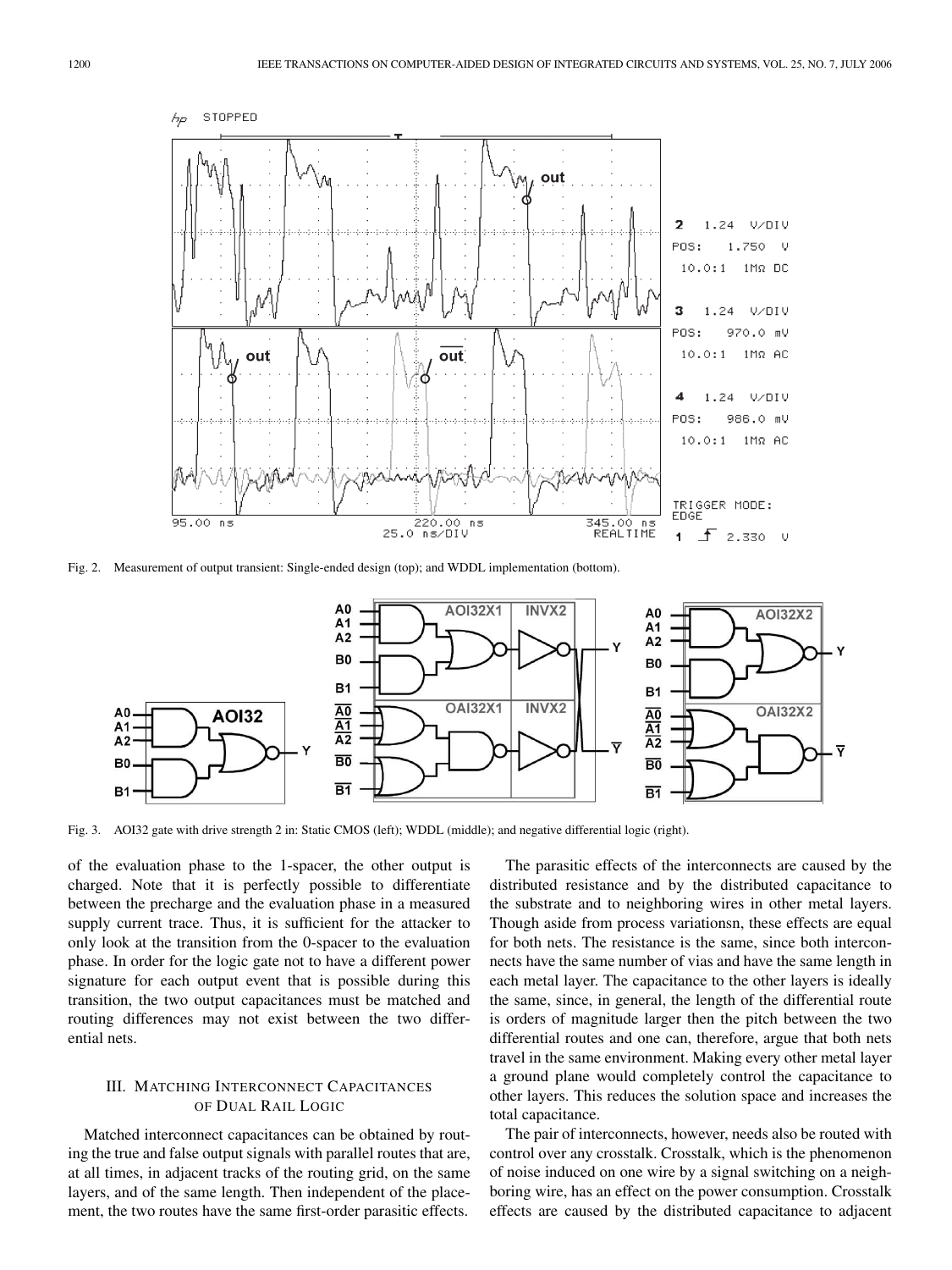

Fig. 4. Placed & routed design: Fat design (left); and differential design (right).

wires in the same metal layer. Routing the two output nets in parallel already removes the uncertainty of one neighbor: During a switching event, only one output line switches, the other output line remains quiet. All uncertainty can be removed by shielding the differential routes on either side with a VDD or VSS line. Reserving one grid line out of three upfront for a power line reduces the problem to routing two differential lines. Note that the approach of alternating signal lines and quiet power lines has been shown to produce predictable interconnect parasitics [28]. Alternatively, the crosstalk effects can be controlled by increasing the distance between different differential routes. As for any security application, there is a tradeoff between increased security and implementation costs, which are loss of routing tracks.

Differential pair routing has been available through gridless routers. However, their goal is to route a few critical signals, such as the clock or general reset signal. They are not built for crypto applications where all signals need a differential route, and, thus, router performance and completion rate degrade rapidly with increasing number of differential pairs. These tools are unable to route 20 000+ differential pairs as an encryption algorithm requires. An experiment with a mere 221 differential pairs required 7 h 56 min and 33 s in CPU time on a Sun ULTRA 5 for Cadence Chip Assembly Router version 11.0.06 [29] to perform 100 iterations without generating a completely routed result. It still had 972 conflicts and 125 unconnected nets. High-capacity gridded routers, on the other hand, have no or only limited capability to route differential pairs and often even avoid running wires in parallel to prevent crosstalk effects. We have recently presented a way to work around tool limitations [27]. The same experiment only required 3.85 s in CPU time to route the 221 differential pairs without any violations.

### *A. Differential Pair Routing*

The technique is built on top of a commercial place & route tool and forces the tool to route the two output signals at all times in adjacent tracks. In the technique, each differential output pair is abstracted as a single fat wire. The differential design is routed with the fat wire, and at the end, the fat wire is decomposed into the differential wire. Fig. 4 demonstrates the place  $\&$  route approach. The figure shows a placed  $\&$ routed design consisting of six differential gates. On the left, the result is shown of the fat routing. On the right, the result after decomposition is shown. Two normal wires replace each fat wire.

The place & route tool cannot handle differential standard cells and fat interconnects at the same time. It is not possible to connect one single fat interconnect wire to two differential pins. The tool needs a fat gate level netlist and a fat gate library database. The fat gate level netlist is obtained from the differential gate level netlist by substituting each differential input and output signal by one single signal. The fat library database contains the routing rules that are applicable for the fat wires and the macro cell definition of the fat gates. A macro cell is a simplified representation of the standard cell [30]. It contains information such as height, width, and pin placement. The macros of the fat cells are obtained from the differential cells by abstracting the pins of the differential signals as one single pin.

In a postprocessing procedure, the fat wire is decomposed into the differential wires. This procedure, depicted in Fig. 5, consists of two translations of the fat wire and a width reduction to the normal width. The translation of the fat wires to the differential wires is done by editing the netlist that comes out of the router. The width reduction of the translated wires is accomplished by importing the edited netlist and a library database that contains the real macros of the differential gates and the routing rules for the normal wires into the router.

# *B. Matching Precision*

The matching precision and optimization of the interconnect capacitances has to be in line with the quality and optimizations of the logic style. The intrinsic capacitances of the logic gates and the interconnect capacitances must have similar matching. There is no need for concentrating on balancing the intrinsic capacitances of the logic gates if the interconnect capacitances are not balanced and vice versa.

Fig. 6 plots the capacitances of the true signal nets versus the capacitances of the false signal nets for three cases, namely: 1) the input capacitances of our WDDL  $0.18-\mu m$  library; 2) the interconnect capacitances of a DES substitution box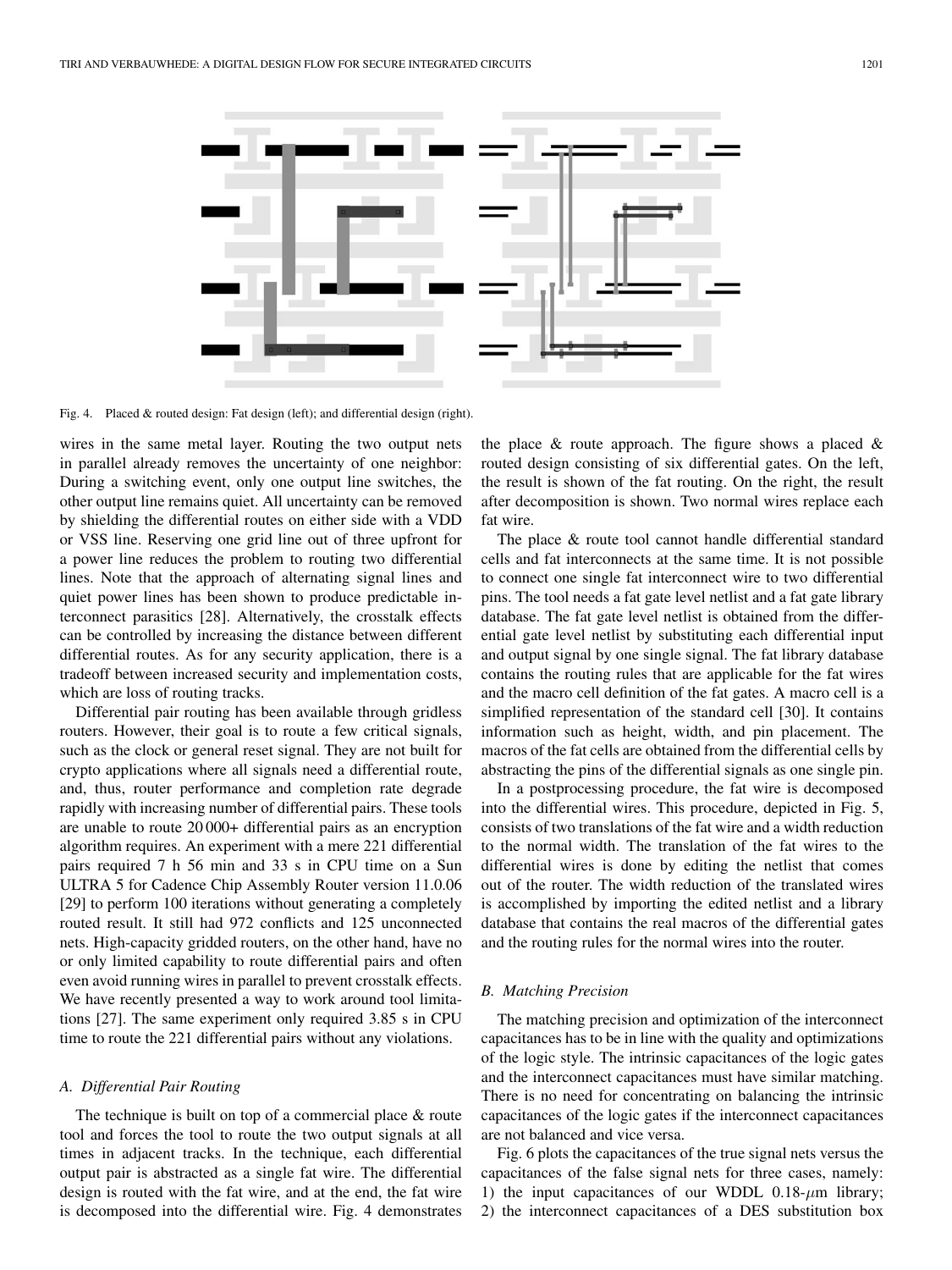

Fig. 5. Fat routes (left); translation operation (middle); and differential routes (right).



Fig. 6. Capacitances at true signal nets versus capacitances at corresponding false signal nets: input capacitances of WDDL gates in library; interconnect capacitances of DES module with differential pair routes; and interconnect capacitances of DES module with regular routes.

routed with differential pair routes; and 3) the interconnect capacitances of a DES substitution box routed with regular routes, without differential pair constraints. Both implementations in 2) and 3) have been routed with the same WDDL standard cell placement.

The interconnect capacitances have been extracted with the tool HyperExtract in Silicon Ensemble [31]. The lumped capacitance values are used. Ideally, for a 0% deviation between the true and false nets, the data points should be on a straight line. Note that the capacitances at the true and the corresponding false signal nets of the implementation with differential pair routes, directly reported from Silicon Ensemble using Simcap, have exactly the same values. In contrast with HyperExtract, Simcap does not report the second-order parasitics.

The variation on the interconnect capacitances after differential pair routing stays within 20%. The variation on the input capacitances of the WDDL gates is a maximum 10%. For a typical fanout of four logic gates, the absolute variation on the load capacitances due to the logic gates could, in a worst case event, add up to a similar variation as the variation due to the interconnect capacitances. Incorporating intrinsic capacitances or using custom WDDL cells will make the differential interconnects the limiting factor; shielding the differential routes or alternating ground and routing planes will make the WDDL cells the limiting factor that causes the principal share of the power variation. When using full custom logic styles, such as SABL, which have a symmetric design and balanced intrinsic capacitances and which even pay attention to the internal node capacitances, one or more of these techniques are mandatory to reduce the variation on the interconnect capacitances and to take advantage of their unique (dis)charging behavior.

The variation on the interconnect capacitances after genuine routing without differential pair constraints is up to 50%, and this is true for interconnects that have a capacitance value much larger than the input capacitances of the gates. A dual rail logic countermeasure will not succeed without differential pair routing. The failure of a fabricated prototype IC with asynchronous dual rail logic to provide a significant increase in DPA resistance has precisely been attributed to unbalanced signal paths caused by routing differences [12].

# IV. SECURE DIGITAL DESIGN FLOW

The secure digital design flow [16] is depicted in Fig. 7. In addition to the regular steps in an IC design (logic design, logic synthesis, place & route, stream out, and verifications), one can recognize two additional steps, namely: 1) "cell substitution"; and 2) "interconnect decomposition." These operations have been inserted in the back end of the flow and do not interfere with the creative part of a design, indicated by the "logic design" task. We will now present an elaborate description of the secure digital design flow.

In the logic design phase, the design specifications (design specs) are translated into a behavioral model (behavior.v). A hardware description language, such as Verilog or very-high-speed integrated circuit (VHSIC) hardware description language (VHDL), is used to model the desired functionality.

Logic synthesis is the process of mapping the behavioral model (behavior.v) into logic gates of the library file (lib.v). It generates a gate level description of the desired circuit (rtl.v). The constraints file (script) contains area and timing optimization directives. Additionally, it restricts the gates used during synthesis. The gates available for synthesis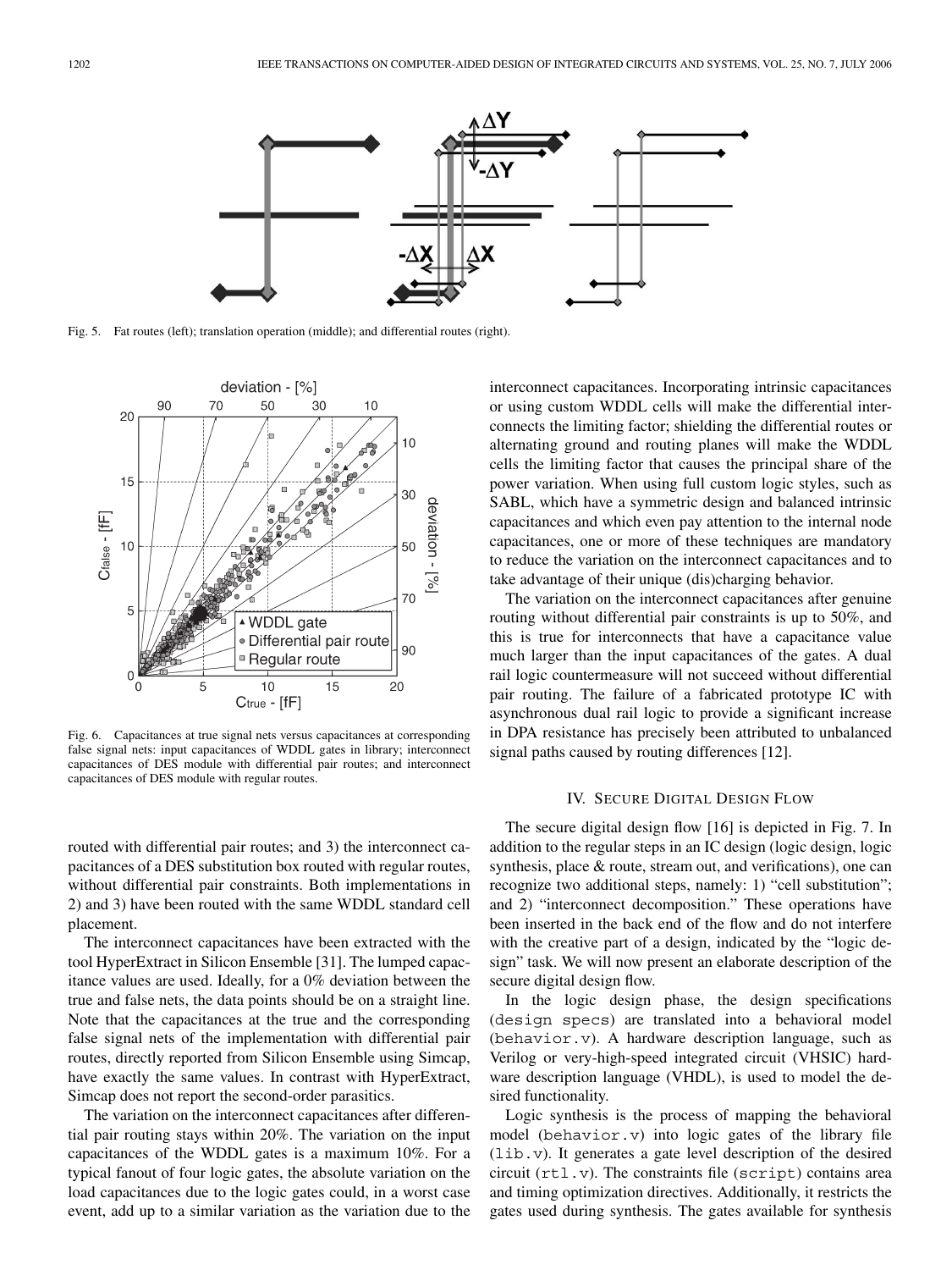

Fig. 7. Secure digital design flow.

depend on the WDDL cells that have been assembled. The minimum set consists of a register, an inverter, an AND gate, and an OR gate. Our WDDL library contains 128 distinct macro cells and implements 37 logic functions. The library file, however, is the original static CMOS standard cell library file.

The functionality and a preliminary timing of the gate level netlist (rtl.v) are verified with a gate-level simulation and a static timing analysis. This also requires the library file  $(lib.v)$  and is done in the verification step.

The cell substitution procedure modifies the gate level description. A script, e.g., in practical extraction report language (PERL) or in Awk, transforms the gate level netlist  $(rtl.v)$ . Two files are generated, namely: 1) a fat gate level netlist  $(fat.v)$ , which will be used to route the design and 2) a differential gate level netlist  $(diff.v)$ , which will be used in the verification steps. The differential netlist is obtained by replacing each gate by its WDDL counterpart. This means that each net is duplicated, made differential, and connected to the differential pin. The inverters are also removed; the inversions are implemented by switching the nets. The fat netlist is equivalent to the differential netlist except that the differential signals have been abstracted as one single signal. This kind of parse procedure is not present in the regular design flow. The run time overhead, however, is negligible. The parser required a little less than 4 min to generate both files for the prototype IC containing 39 000 effective gates on a SunFire v100 [550 MHz CPU, 2 GB random access memory (RAM)].

In order to validate the result of the parser, a logic equivalence checker, such as Formality [32] or Verplex LEC [33], is used to verify the equivalence between the fat gate level netlist and the original netlist. The differential gate

level netlist  $(\text{diff.v})$  is used together with the differential (diff  $lib.v$ ) and the original (lib.v) library to verify that the design goals are met. Since the WDDL gates are compound gates, we have an accurate representation in function of the original gates. The verification step gives an estimate on the critical path delay and the area requirements. The verification step also includes a gate level simulation.

In the place  $\&$  route step, the fat gate level netlist ( $f$ at.v) is placed and routed. The place & route tool requires the fat gate library database (fat\_lib.lef), containing cell macros and routing rules, and a functional description of that library  $(fat$  lib.v). The tool executes the commands file (script). This file contains the instructions for, among other things, floor planning, power planning, routing, etc. Note that the information from the original library files is used in procedures such as clock-routing- and timing-driven placement. The resulting design file (fat.def) specifies the location of the cells in the core and of the wires connecting the cells.

Clock routing changes the fat gate level netlist  $(fat.v)$ . The new netlist contains the buffers from the clock tree and the original fat gate level netlist. The differential gate level netlist  $(diff.v)$  must also be updated with this information. The fat gate level netlist can be generated by the place & route tool. Parsing this file will result in the new differential gate level netlist. A logic equivalence test between the original and the new differential gate level netlist ensures correctness.

The wires in a .def design file are described as lines between two points and vias are assigned as points. The wire width and via characteristics are defined in the .lef library database. The fat to differential routing transformation consists of two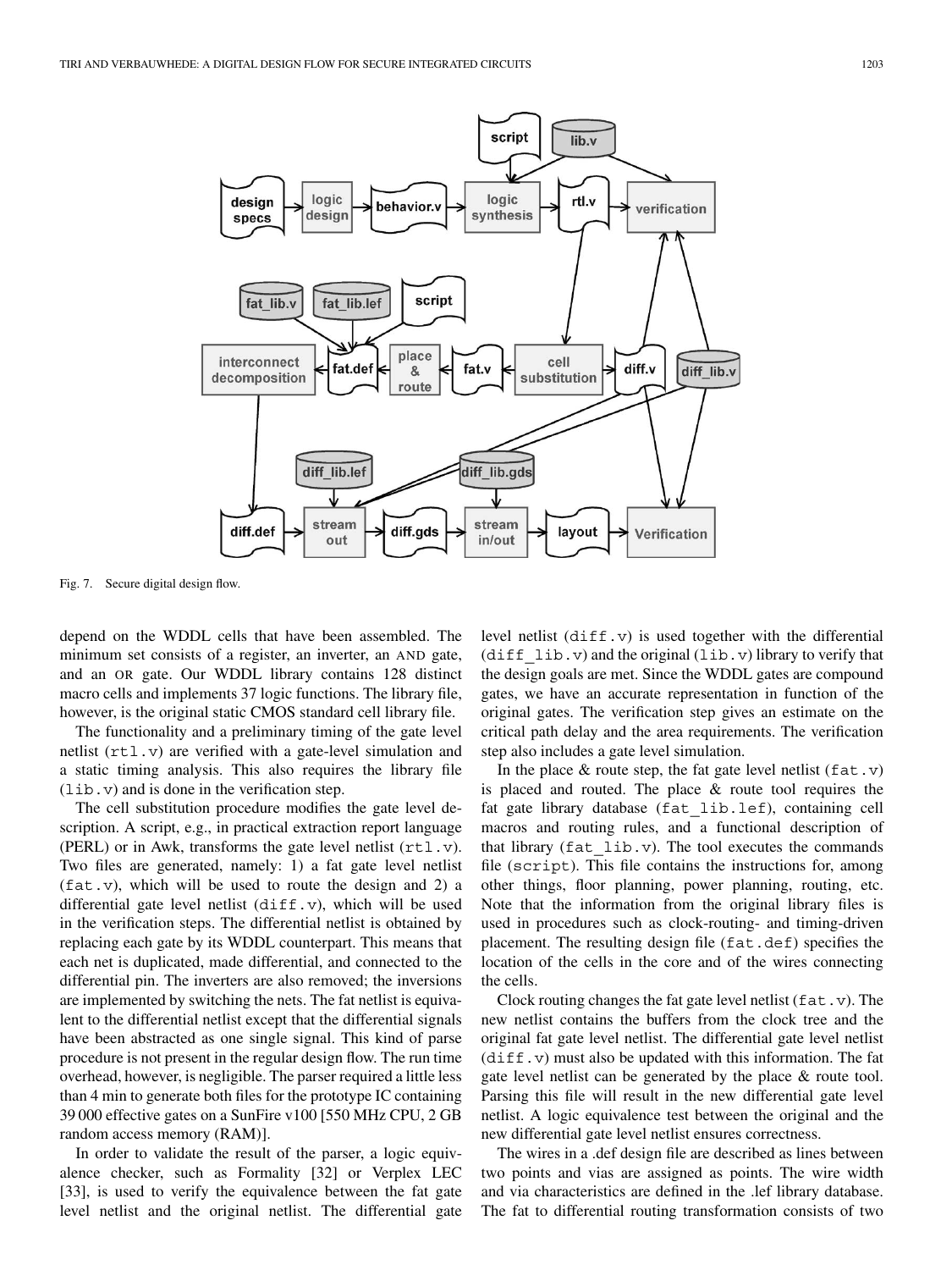

Fig. 8. Design example: DPA on a module of the DES encryption algorithm [11].

separate procedures, namely: 1) a duplication and translation of the fat wires and 2) a width reduction.

The interconnect decomposition procedure accomplishes the duplication and translation. This procedure edits the fat design file (fat.def). A parser duplicates and translates the coordinates of the points that represent the wire segments. This procedure is not present in the regular design flow. It has a negligible timing overhead. The parser required 2 min to generate the differential design file (diff.def) for our 39 000-gate IC.

The width reduction is accomplished by updating the library database with the differential library database during the stream out of the design. In this step, the differential design file (diff.def) and the differential library database (diff lib.lef), which contains the normal wire definition and the differential gate macros, are combined in the place & route tool to generate the layout (diff.gds). The differential gate level netlist  $(diff.v)$  is only needed to verify the connectivity.

The parasitics are also extracted in this stage. They are used for delay annotation in a static and dynamic timing analysis. The verification produces accurate information as the extraction and delay annotation are done with the original library files that have been provided by the vendor.

The layout (diff.gds) only contains the macros of the standard cells. In order to update the macros with the actual standard cells (diff lib.gds), an additional stream in/out procedure is required. The final stream file (layout) describes the mask layer information of the IC.

Once the final layout passes the final verification, which consists of layout versus schematic (LVS), electric rule check (ERC), design rule check (DRC), and antenna checks, it can be sent for tapeout.

#### V. EXPERIMENTAL RESULTS

### *A. Design Example*

A test circuit is implemented through the secure digital design flow and through a regular digital design flow using ordinary static CMOS standard cells. The block diagram of the test circuit is depicted in Fig. 8. This circuit has been presented as a sufficient subset of the DES encryption algorithm on which a DPA can be mounted [11]. The algorithm has been reduced to this setup such that the instantaneous supply current transient can be simulated with the transistor level simulator Hspice.

The single-ended gate level netlist has been obtained through DesignAnalyzer [34]. The place & route step has been done in Silicon Ensemble [31] with an aspect ratio of 1 and a fill factor of 80%. The language Awk is used in the parser to generate the fat and differential netlists. The layouts of the secure implementation and the reference implementation require 12 880 and  $3782 \mu m^2$ , respectively. The spice netlists, which include the layout parasitics, have been extracted in Virtuoso [35]. In total, 2000 input vectors have been consecutively encrypted with a random input at the plaintext  $P_L$  and  $P_R$ , and with a fixed secret key *K*, equal to 46. The clock frequency of the circuit is chosen at 125 MHz. The sampling rate was 100 GHz.

The clock and input signals are driven by cascaded inverters to provide realistic data and clock signals. The power consumption of the additional input circuitry is excluded from the measurements. The mean energy consumption is 27.1 and 4.6 pJ for the secure implementation and the reference implementation, respectively. The normalized energy deviation, which is defined as the difference between the maximum and the minimum energy consumption per encryption divided by the maximum energy consumption per encryption, is 6.6% and 60%. The normalized standard deviation, which is the standard deviation on the energy consumption per encryption divided by the mean energy consumption per encryption, is 0.9% and 12%.

Fig. 9 shows the result from the DPA on the transient simulation. In a DPA [3], the supply current measurements of a large number of encryptions are divided over two sets by means of a selection function and a guess on the secret key. The difference between the typical supply currents of the two sets will approach zero for a wrong key guess, but has noticeable peaks if the correct secret key has been predicted. The selection function calculates a state bit of the encryption module. If the correct secret key has been used, the outcome is equal to the state bit and, hence, correlated with the power consumption of the logic operations that are affected by the state bit. The power consumption of the other logic operations and measurement errors, however, are uncorrelated. As a result, the difference, also referred to as differential trace, will approach the effect of the target bit on the power consumption, and there are noticeable peaks. If, on the other hand, the guess on the secret key was incorrect, the result of the selection function is uncorrelated with the state bit: The difference will approach 0.

The resistance against DPA is quantified with the number of measurements to disclosure (MTDs). This number expresses how many measurements are necessary to correctly distinguish the correct secret key from all the other wrong key guesses.

Fig. 9 (left) shows that for the reference design, 250 measurements are sufficient to disclose the secret key. The secure digital design flow, on the other hand, has been effective in reducing the peaks of the differential trace of the correct secret key: The peak-to-peak value of the secret key is conforming with the peak-to-peak value of the other key guesses. The DPA does not reveal the secret key. Fig. 9 (right) shows the peak-to-peak value of the differential traces of the secret key guesses for 2000 measurements. The secret key clearly stands out for the reference implementation.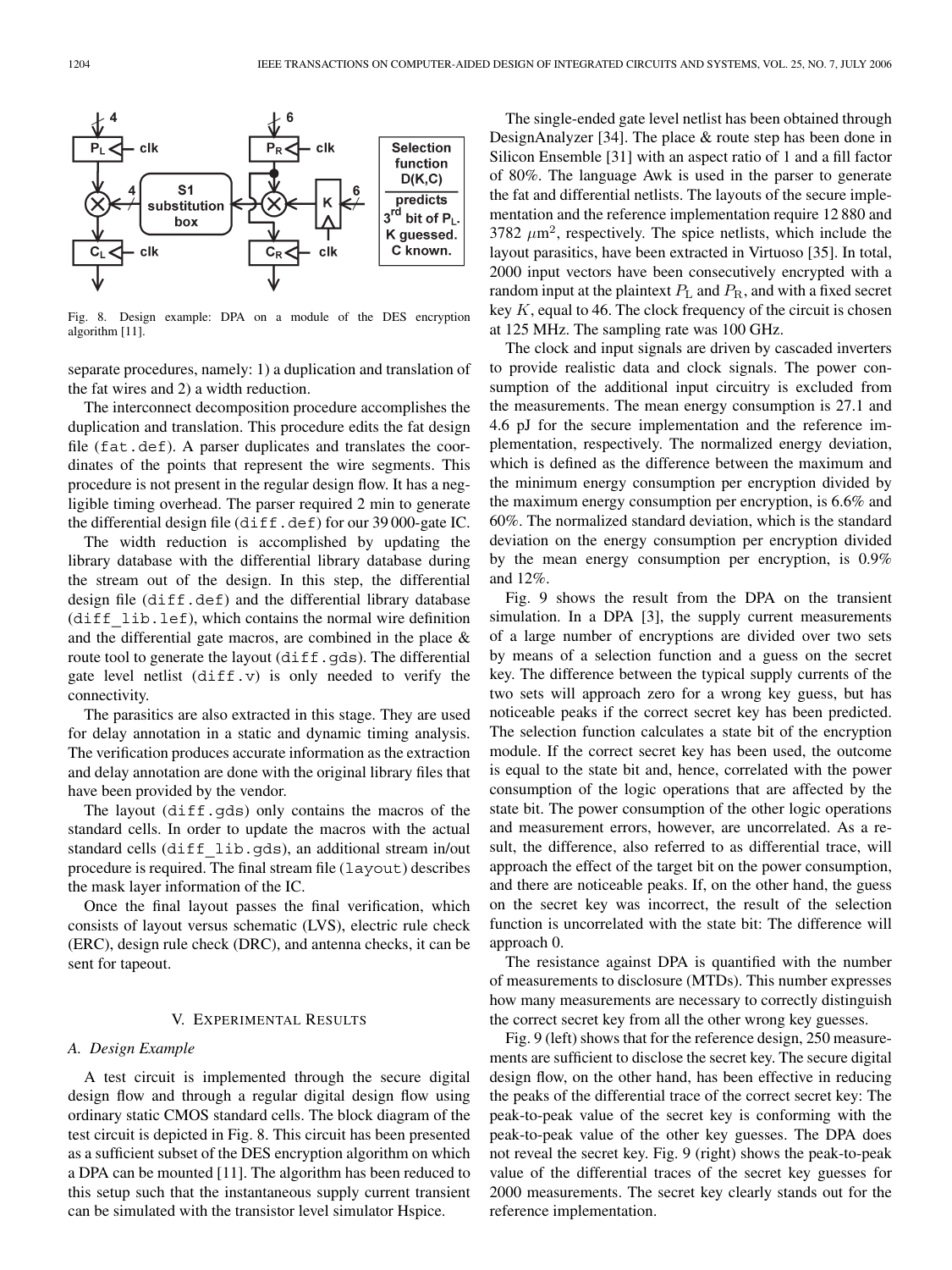

Fig. 9. Number of measurements to disclosure (left); and peak-to-peak value of the differential traces at 2000 measurements (right).



Fig. 10. IC micrograph: secure coprocessor using WDDL and differential routing (left); and insecure coprocessor using standard cells and regular routing (right).

# *B. Prototype IC*

The secure digital design flow described in this paper is applicable to large realistic designs. It is part of a domain specific codesign methodology for secure embedded systems [38]. It implements the secure portion of a system-on-a-chip (SOC) design. The prototype IC, depicted in Fig. 10, consists of two functionally identical coprocessors and is fabricated on the same die using a TSMC 6M 0.18-*µ*m process [37]. An insecure coprocessor serving as benchmark is implemented using standard cells and regular routing techniques. A secure coprocessor is implemented through the secure digital design flow using WDDL and differential routing. Both coprocessors have been implemented starting from the same synthesized gate level netlist. The WDDL compound gates have been derived from the Artisan SAGE-X 0.18-*µ*m 1.8-V static CMOS standard cell library [24] that has been used in the regular insecure design.

The cryptographic engine is an AES core. The data path is based on a single round of the AES-128 algorithm. A full encryption of 128-bit data using a 128-bit key takes precisely 11 cycles. Fig. 11 shows transient measurements of the encryption start signal and the supply current of the coprocessors with the AES cryptographic engine in OFB mode. The supply current of the insecure coprocessor exhibits large variations. It broadcasts the 11 encryption rounds. The highpower peak at the starting point of each new encryption can

be used as a synchronization signal. The power consumption profile of the secure implementation, on the other hand, is invariant and does not reveal any information in a simple power analysis. In each clock cycle, the same total load capacitance is charged. To facilitate the synchronization of the measurements, however, we have access to the encryption start signal.

We performed a correlation DPA attack [36] on each coprocessor as it executed AES to find the secret key byte per byte. For the insecure implementation, the correct key bytes are found very easily. On average, 2000 measurements are required to disclose a key byte. In one case, a mere 320 samples were sufficient to mount a successful attack. The secure coprocessor, on the other hand, substantially improves the DPA resistance. Our measurements show that out of 16 key bytes, WDDL effectively protects five key bytes. One and a half million measurements, which is larger than the lifetime of the secret key in most practical systems, are not sufficient to disclose the correct key bytes. The 11 key bytes that are found require, on average, 255 000 measurements, an increase of more than two orders of magnitude when compared with the insecure coprocessor.

Table I summarizes the results. WDDL and differential routing is a functional technique to thwart power attacks. The tradeoff is a three times increase in area and a four times increase in power consumption and minimum clock period.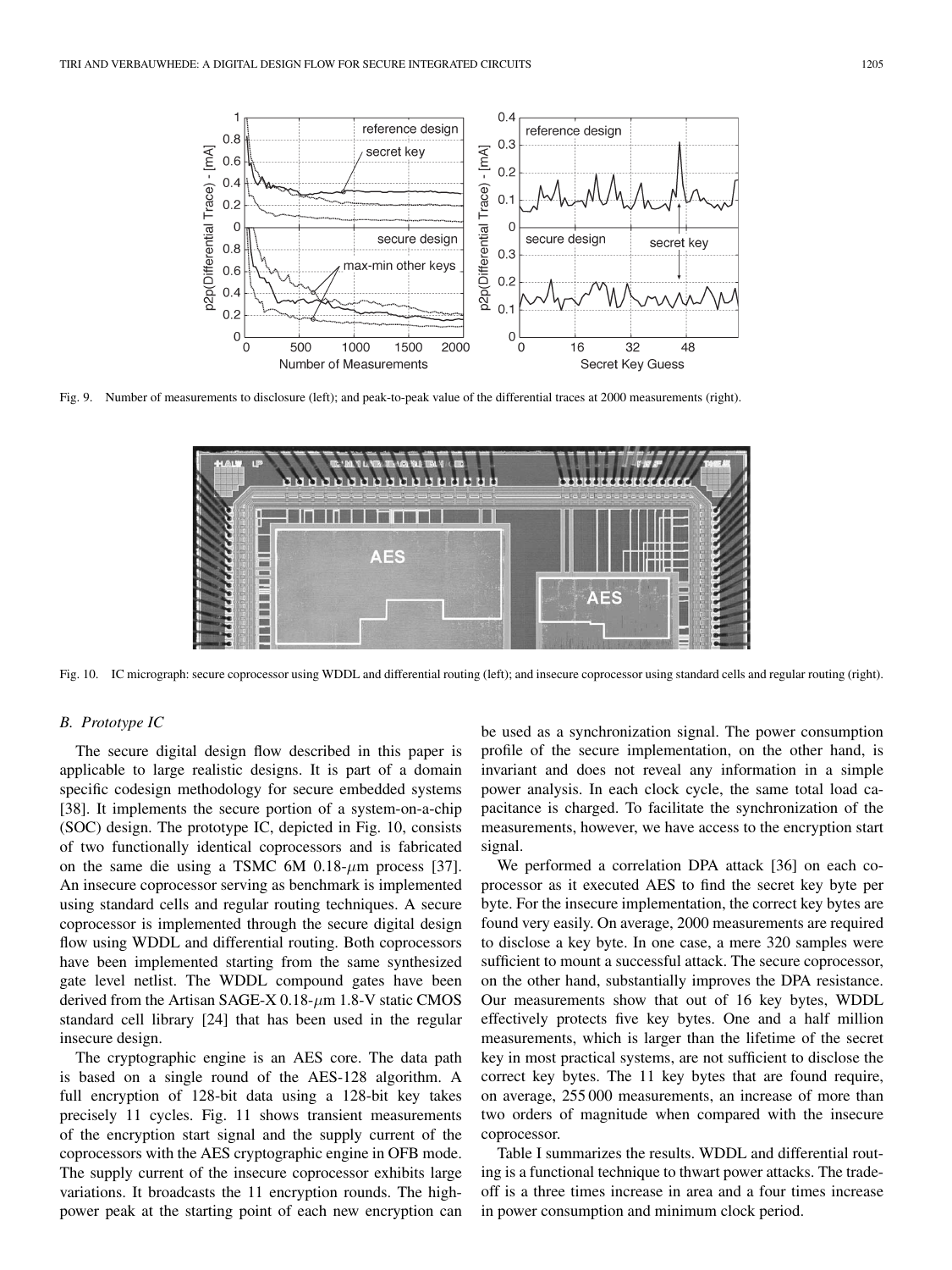

Fig. 11. Transient measurement (2 encryptions and 22 clock cycles) of encryption start signal (top) and core supply current (bottom): Insecure coprocessor (left); and secure coprocessor (right).

| TABLE I             |  |  |
|---------------------|--|--|
| AES RESULTS SUMMARY |  |  |

| Parameter                               | <b>Unprotected AES</b> | <b>Protected AES</b> |
|-----------------------------------------|------------------------|----------------------|
| Gate Count (eq. gates) [K]              | 79                     | 245                  |
| Area $\text{[mm}^2$ ]                   | 0.79                   | 2.45                 |
| Maximum Frequency (@1.8V) [MHz]         | 330.0                  | $85.5^*$             |
| Maximum Throughput (@1.8V) [Gb/s]       | 3.84                   | 0.99                 |
| Power Consumption (@1.8V, 50 MHz) [mW]  | 54                     | 200 <sup>†</sup>     |
| Measurements to Disclosure <sup>#</sup> |                        |                      |
| min                                     | 320                    | 21,185               |
| mean                                    | 2,133                  | 255,391              |
| max                                     | 8,168                  | 1,276,186            |
| Key bytes not found ( $@1.5M$ Meas.)    | n/a                    | 5                    |

\*Duty factor of clock > 50% to guarantee precharge of all gates

\*Estimation based on area ratio AES vs. Entire System

#Based on correctly guessed key bytes

To our knowledge, the secure digital design flow is the first to deliver a working practical DPA countermeasure implemented and tested in actual silicon. All other published techniques have never been implemented in silicon, have never been measured and attacked, or did not offer any significant DPA resistance.

A dual rail asynchronous chip has been presented previously [12]. The implementation, however, did not provide a significant increase in DPA resistance. This failure has been attributed to unbalanced signal paths caused by routing differences. Note that if asynchronous logic is used to increase the DPA resistance, dual rail encoded asynchronous logic must be used. Because of the dual rail logic, there is also a factor three area increase compared with a single-ended synchronous benchmark [13].

Algorithmic countermeasures are mathematically DPA resistant. In practice, however, proposed solutions actually have been insecure [9], [10]. We are aware of one silicon implementation of an algorithmic countermeasure [39]. Measurements and assessment of the DPA resistance, however, have not yet been performed.

# VI. CONCLUSION

We have presented a secure digital design flow. The design flow provides an accessible means to fabricate a security IC that is SCA resistant regardless of the implementation details. The approach is independent of the cryptographic algorithm implemented. It relies on a logic style that has constant power consumption and a place & route approach that controls the parasitic effects: WDDL has exactly one charging event per cycle and differential pair routing matches the interconnect capacitances of the true and false output signals. The design flow is completely supported by mainstream EDA tools and uses a commercially available static CMOS standard cell library. The differences with a regular synchronous CMOS standard cell design flow are minor. The secure digital design flow starts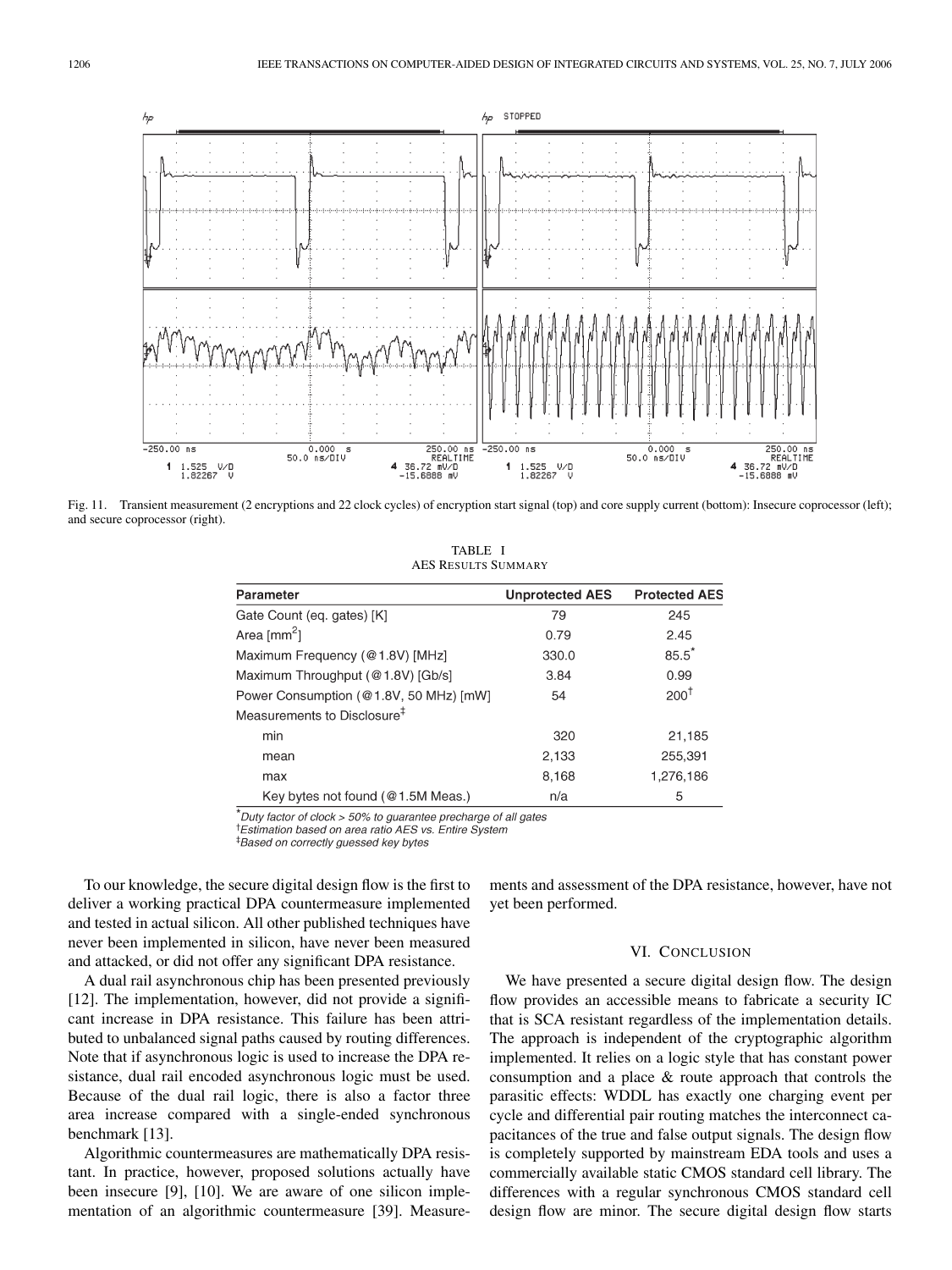from a normal design in a hardware description language and only a few key modifications with a minimal influence on the design flow are incorporated in the back end of the design flow. The additional steps required only a total of 6 min of CPU time for the prototype IC. A cell substitution phase and an interconnect decomposition phase parse intermediate design files. The former procedure modifies the gate level description, the latter duplicates and translates the interconnect wires. Measurementbased experimental results have demonstrated that it is a working practical technique to thwart power analysis attacks. It successfully protects AES on a prototype IC fabricated in an  $0.18 - \mu m$  CMOS. A DPA attack does not disclose the entire secret key at 1 500 000 measurements, which is larger than the lifetime of the secret key in most practical systems.

#### ACKNOWLEDGMENT

The authors acknowledge D. Ching, A. Hodjat, D. Hwang, B.-C. Lai, Y. Matsuoka, P. Schaumont, and S. Yang for their effort in the design of the ThumbPodII chip. This work was performed while the authors were at UCLA.

#### **REFERENCES**

- [1] E. Hess, N. Janssen, B. Meyer, and T. Schuetze, "Information leakage attacks against smart card implementations of cryptographic algorithms and countermeasures—A survey," in *Proc. Eurosmart Security Conf.*, Marseille, France, 2000, pp. 55–64.
- [2] P. Kocher, "Timing attacks on implementations of Diffie-Hellman, RSA, DSS, and other systems," in *Proc. Advances Cryptology (CRYPTO)*, Santa Barbara, CA, 1996, vol. 1109, pp. 104–113.
- [3] P. Kocher, J. Jaffe, and B. Jun, "Differential power analysis," in *Proc. Advances Cryptology (CRYPTO)*, Santa Barbara, CA, 1999, vol. 1666, pp. 388–397.
- [4] J. Quisquater and D. Samyde, "ElectroMagnetic analysis (EMA): Measures and counter-measures for smart cards," in *Proc. Smart Card Programming and Security (E-smart)*, Cannes, France, 2001, vol. 2140, pp. 200–210.
- [5] P. Kocher, R. Lee, G. McGraw, A. Raghunathan, and S. Ravi, "Security as a new dimension in embedded system design," in *Proc. 41st Design Automation Conf. (DAC)*, San Diego, CA, 2004, pp. 753–760.
- [6] S. Ravi, A. Raghunathan, and S. Chakradhar, "Tamper resistance mechanisms for secure, embedded systems," in *Proc. 17th Int. Conf. Very Large Scale Integration Design (VLSID)*, Mumbai, India, 2004, pp. 605–610.
- [7] J. Daemen and V. Rijmen, "Resistance against implementation attacks: A comparative study of the AES proposals," in *Proc. 2nd Advanced Encryption Standard (AES) Candidate Conf.*, Rome, Italy, 1999, pp. 122–132. [Online]. Available: http://csrc.nist.gov/encryption/aes/ round1/conf2/aes2conf.htm
- [8] S. Chari, C. S. Jutla, J. R. Rao, and P. Rohatgi, "Towards sound approaches to counteract power-analysis attacks," in *Proc. Advances Cryptology (CRYPTO)*, Santa Barbara, CA, 1999, vol. 1666, pp. 398–412.
- [9] E. Oswald, S. Mangard, and N. Pramstaller, "Secure and efficient masking of AES—A mission impossible?" IACR Cryptology ePrint Archive, Santa Barbara, CA, Rep. 2004/134, Jun. 2004
- [10] S. Mangard, T. Popp, and B. Gammel, "Side-channel leakage of masked CMOS gates," in *Cryptographers' Track—RSA Conf. (CT-RSA)*, San Francisco, CA, Feb. 2005, pp. 351–365.
- [11] K. Tiri and I. Verbauwhede, "Securing encryption algorithms against DPA at the logic level: Next generation smart card technology," in *Proc. Cryptographic Hardware and Embedded Systems (CHES)*, Cologne, Germany, 2003, vol. 2779, pp. 125–136.
- [12] J. Fournier, S. Moore, H. Li, R. Mullins, and G. Taylor, "Security evaluation of asynchronous circuits," in *Proc. Cryptographic Hardware and Embedded Systems (CHES)*, Cologne, Germany, 2003, vol. 2779, pp. 137–151.
- [13] S. Moore, R. Anderson, R. Mullins, and G. Taylor, "Balanced selfchecking asynchronous logic for smart card applications," *J. Microprocess. Microsyst.*, vol. 27, no. 9, pp. 421–430, Oct. 2003.
- [14] L. Plana, P. Riocreux, W. Bainbridge, A. Bardsley, S. Temple, J. Garside, and Z. Yu, "SPA—A secure amulet core for smartcard applications," *J. Microprocess. Microsyst.*, vol. 27, no. 9, pp. 431–446, Oct. 2003.
- [15] K. Tiri and I. Verbauwhede, "A logic level design methodology for a secure DPA resistant ASIC or FPGA implementation," in *Proc. Design, Automation and Test Eur. Conf. (DATE)*, Paris, France, 2004, pp. 246–251.
- [16] ——, "A VLSI design flow for secure side-channel attack resistant ICs," in *Proc. Design, Automation and Test Eur. Conf. (DATE)*, Munich, Germany, 2005, pp. 58–63.
- [17] M. Renaudin, F. Bouesse, P. Proust, J. P. Tual, L. Sourgen, and F. Germain, "High security smartcards," in *Proc. Design, Automation and Test Eur. Conf. (DATE)*, Paris, France, 2004, pp. 228–232.
- [18] J. Yoshida. (2004). "Smart card designers need security tools," *EEtimes*. [Online]. Available: http://www.eedesign.com/showArticle. jhtml?articleID=17701143
- [19] SCA Resistant Design (SCARD), *6th Framework Program of the European Comission Sponsored Research Project*. (2004). [Online]. Available: http://www.scard-project.org/
- [20] *Opensmartcard*. (2004). [Online]. Available: http://www.comelec.enst.fr/ recherche/opensmartcard/
- [21] H. Ng and D. Allstot, "CMOS current steering logic for low-voltage mixed-signal integrated circuits," *IEEE Trans. Very Large Scale Integr. (VLSI) Syst.*, vol. 5, no. 3, pp. 301–308, Sep. 1997.
- [22] K. Tiri and I. Verbauwhede, "A dynamic and differential CMOS logic style to resist power and timing attacks on security IC's," IACR Cryptology ePrint Archive, Santa Barbara, CA, Rep. 2004/066, Feb. 2004.
- [23] K. Tiri, M. Akmal, and I. Verbauwhede, "A dynamic and differential CMOS logic with signal independent power consumption to withstand differential power analysis on smart cards," in *Proc. Eur. Solid-State Circuits Conf. (ESSCIRC)*, Florence, Italy, 2002, pp. 403–406.
- [24] Artisan SAGE-X Standard Cell Library. [Online]. Available: http:// www.artisan.com
- [25] D. Sokolov, J. Murphy, A. Bystrov, and A Yakovlev. (2004). *Improving the Security of Dual-Rail Circuits*. [Online]. Available: http://www. staff.ncl.ac.uk/i.g.clark/async/tech-reports/NCL - EECE - MSD -TR-2004- 101.pdf 2004
- [26] ITRS. (2003). "Interconnect," The International Technology Road*map for Semiconductors*. [Online]. Available: http://public.itrs.net/Files/ 2003ITRS/Interconnect2003.pdf
- [27] K. Tiri and I. Verbauwhede, "Place and route for secure standard cell design," in *Proc. Smart Card Research and Advanced Application IFIP Conf. (CARDIS)*, Toulouse, France, 2004, pp. 143–158.
- [28] S. Khatri, A. Mehrotra, R. Brayton, A. Sangiovanni-Vincentelli, and R. Otten, "A novel VLSI layout fabric for deep sub-micron applications," in *Proc. Design Automation Conf. (DAC)*, New Orleans, LA, 1999, pp. 491–496.
- [29] *Cadence Chip Assembly Router*. [Online]. Available: http://www.cadence. com/products/custom\_ic/chip\_assembly
- [30] *LEF/DEF Language Reference 5.5*. (2003, Jan.). [Online]. Available: http://www.openeda.org
- [31] *Silicon Ensemble*. [Online]. Available: http://www.cadence.com/products/ digital\_ic/sepks
- [32] *Formality*. [Online]. Available: http://www.synopsys.com/products/ verification/
- [33] *Verplex LEC*. [Online]. Available: http://www.cadence.com/products/ functional\_ver/index.aspx
- [34] *Design Analyzer*. [Online]. Available: http://www.synopsys.com/products/ logic/deanalyzer\_ds.html
- [35] *Virtuoso*. [Online]. Available: http://www.cadence.com/products/custom\_ ic/index.aspx?lid=custom\_ic\_design
- [36] J. Coron, P. Kocher, and D. Naccache, "Statistics and secret leakage," in *Financial Cryptography (FC)*, Anguilla, British West Indies, Feb. 2000, vol. 1962, Lecture Notes in Computer Science, pp. 157–173.
- [37] K. Tiri, D. Hwang, A. Hodjat, B. Lai, S. Yang, P. Schaumont, and I. Verbauwhede, "AES-based cryptographic and biometric security coprocessor IC in 0.18-*µ*m CMOS resistant to side-channel power analysis attacks," in *Symp. Very Large System Integration (VLSI) Technology and Circuits*, Kyoto, Japan, Jun. 2005, pp. 216–219.
- [38] P. Schaumont and I. Verbauwhede, "Domain-specific codesign for embedded security," *IEEE Computer*, vol. 36, no. 4, pp. 68–74, Apr. 2003.
- [39] N. Pramstaller, F. Gürkaynak, S. Häne, H. Kaeslin, N. Felber, and W. Fichtner, "Towards an AES crypto-chip resistant to differential power analysis," in *30th Eur. Solid-State Circuits Conf. (ESSCIRC)*, Leuven, Belgium, Sep. 2004, pp. 307–310.